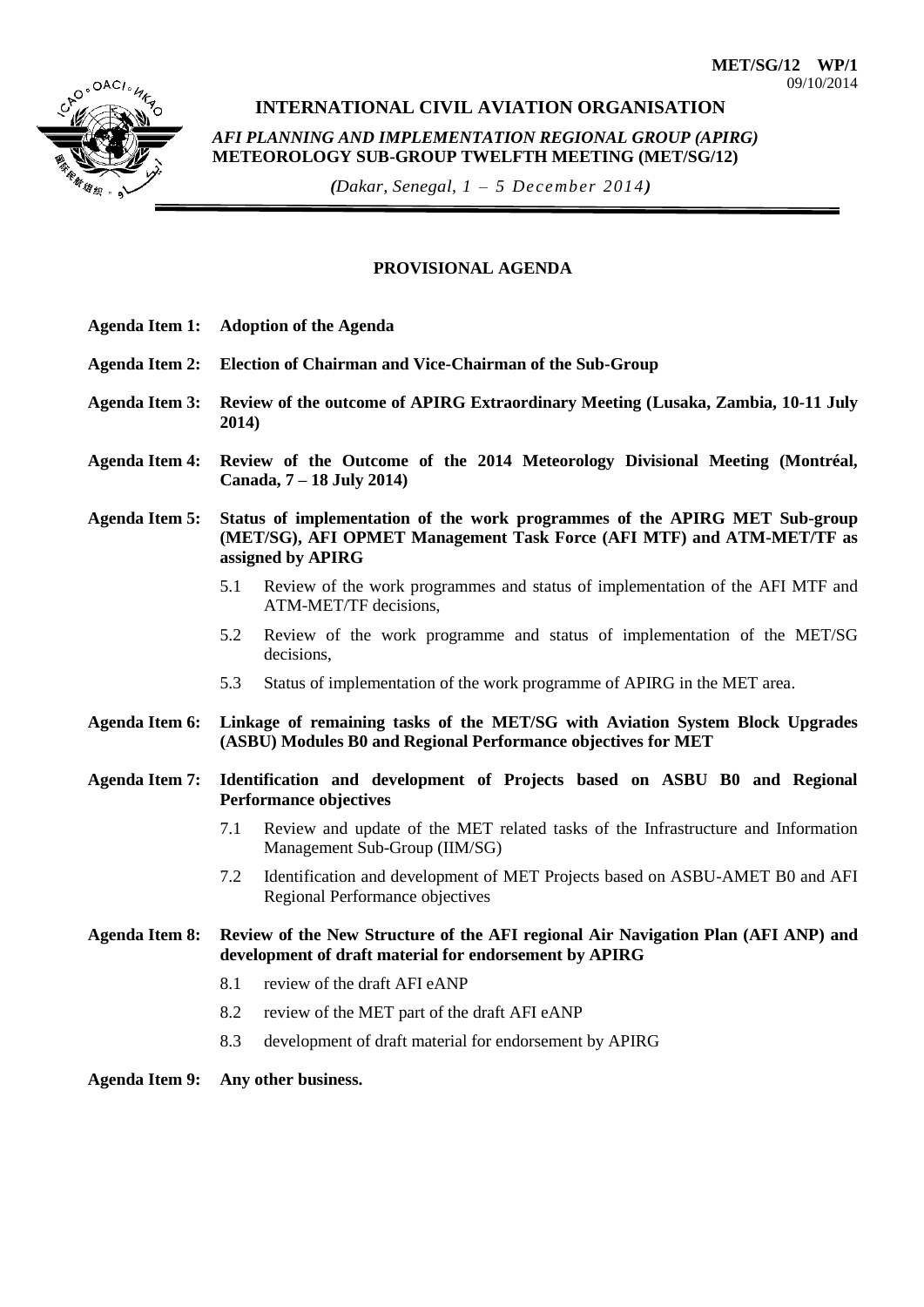### **EXPLANATORY NOTES ON THE PROVISIONAL AGENDA**

- **Agenda Item 1: Adoption of the Agenda** The provisional Agenda will be submitted to the Sub-Group for endorsement
- **Agenda Item 2: Election of Chairman and Vice-Chairman of the Sub-Group** The Sub-Group will elect its Chairman and Vice-Chairman.
- **Agenda Item 3: Review of the outcome of APIRG Extraordinary Meeting (Lusaka, Zambia, 10-11 July 2014)** The meeting will be briefed and will discuss on the outcome of APIRG Extraordinary

Meeting held in Lusaka, Zambia, from 10 to 11 July 2014 for the restructuration and reorganization of the AFI Planning and Implementation Regional Group (APIRG). The Sub-group will be apprised on Decisions EO/1 and EO/3 related to the reorganization of the APIRG and the establishment of a transition to the new APIRG organization, respectively.

#### **Agenda Item 4: Review of the Outcome of the 2014 Meteorology Divisional Meeting (Montréal, Canada, 7 – 18 July 2014)**

Under this agenda item, the meeting will be briefed will discuss on the outcome of the 2014 Meteorology Divisional (MET/14) Meeting held in Montréal, Canada, from 7 to 18 July 2014 and the list of approved recommendations by ICAO Air Navigation Commission (ANC) and the Council. The meeting will especially discuss the issues addressed by the MET/14 meeting including the Global Air Navigation Plan (GANP) and MET-related ASBUs modules, enhancement of existing MET and emerging capabilities to fulfil the needs of the future global ATM system and the integration of MET into the future SWIM environment.

## **Agenda Item 5: Status of implementation of the work programmes of the APIRG MET Sub-group (MET/SG), AFI OPMET Management Task Force (AFI MTF) and ATM-MET/TF as assigned by APIRG**

Under this Agenda Item, the meeting will review, discuss and update:

- $\checkmark$  the work programme of the AFI MTF;
- the work programme of the ATM-MET/TF in the area of MET;
- $\checkmark$  the work programme of the MET/SG; and
- $\checkmark$  the air navigation deficiencies in the MET field.

Based on the above review, the meeting will establish the status of implementation of the work programme of APIRG in the MET area

**Agenda Item 6: Linkage of remaining tasks of the MET/SG with Aviation System Block Upgrades (ASBU) Modules B0 and Regional Performance objectives for MET** The Sub-group will establish a linkage of remaining tasks of the MET/SG with Aviation System Block Upgrades (ASBU) Modules B0-AMET and Regional Performance objectives for MET.

# **Agenda Item 7: Identification and development of Projects based on ASBU B0 and Regional Performance objectives**

Under this agenda item, the meeting will:

- $\checkmark$  review and update of the MET related tasks of the future APIRG Infrastructure and Information Management Sub-Group (IIM/SG); and
- $\checkmark$  identify and develop Projects based on AFI ASBU B0-AMET elements and Regional Performance objectives as defined by APIRG/19, Appendix 3.0A.